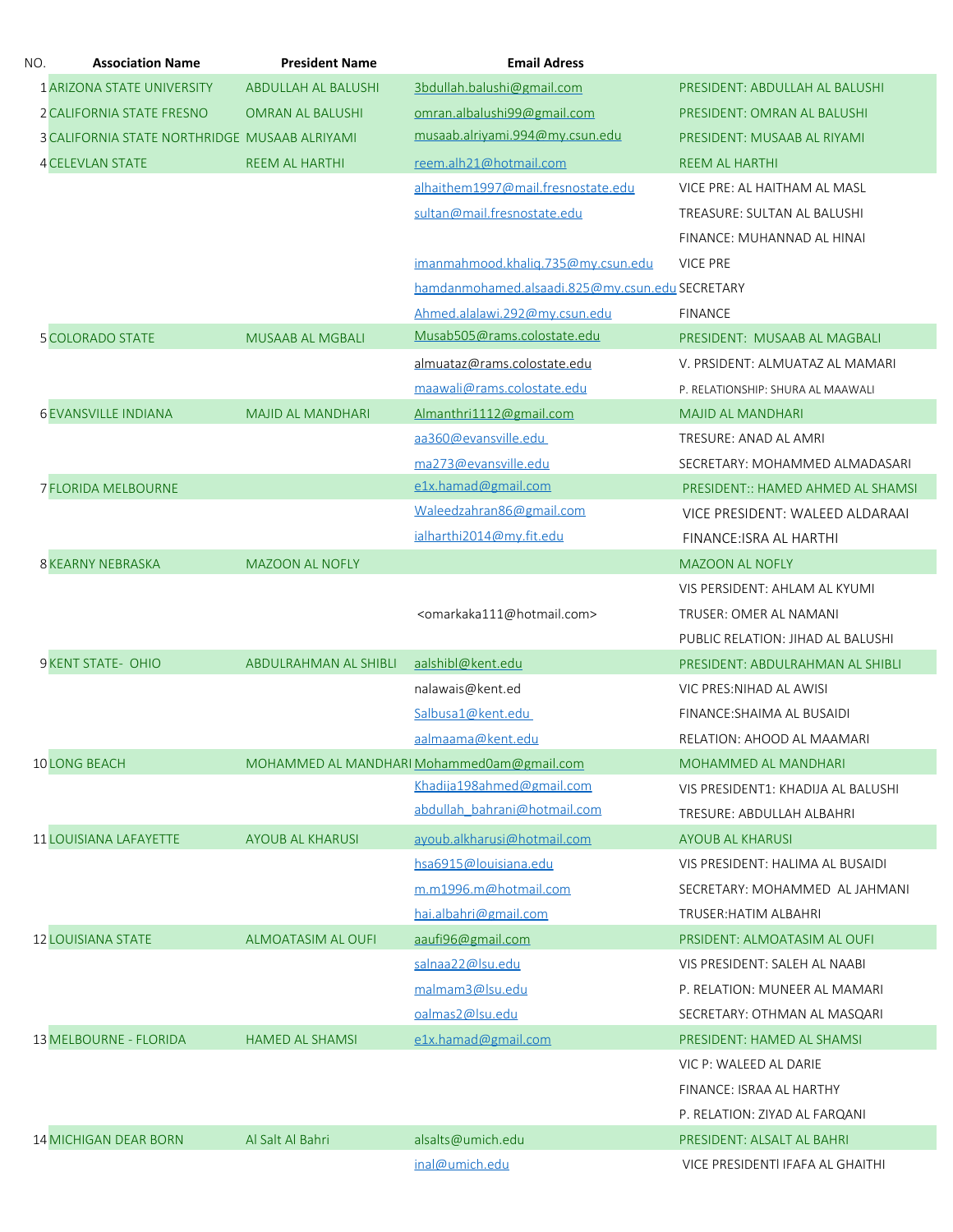|                           |                          | nalbarwa@umich.edu                                          | FINANCE: NISREEN AL BARWANI        |
|---------------------------|--------------------------|-------------------------------------------------------------|------------------------------------|
|                           |                          | aalsukai@umich.edu                                          | RELATION: ABDALLAH AL SUKATI       |
|                           |                          | ihal@umich.edu                                              | MEDIA: IBTIHAL AL AJAMI            |
|                           |                          | mhadhram@umich.edu                                          | SPORT: MARWAN AL HADHRAMI          |
| <b>15 MISSISSIPPI</b>     |                          | MOHAMMED AL KHAWALDI moohammed975@gmail.com                 | PRESIDENT: MOHAMED AL KHAWALDI     |
| <b>16 MISSOURI KENSAS</b> | Ahmed Al Riyami          | aia4mc@mail.umkc.edu                                        | PRESIDENT: Ahmed Alriyami          |
|                           |                          | abdullahalhashmi45@gmail.com                                | VIS PESIDENT: ABDULLAH AL HASHMI   |
|                           |                          | hongkongalbarwani@gmail.com                                 | TRUSER: KHALID AL BRWANI           |
|                           |                          | loin9999@hotmail.com                                        | SPORTS: SALIM AL MASHRAFI          |
|                           |                          | fatmarsr@gmail.com                                          | MEDIA: FATIMA AL RAISI             |
| 17 NEBRASKA- LINCOLN      | Taha Al Lawati           | taha allawati@hotmail.com                                   | PRESIDENT: Taha Al lawati          |
|                           |                          | muznasksmaz@gmail.com                                       | VICE PRESIDENT: MUZNA AL ZADJALI   |
|                           |                          | Hussain 97@live.com                                         | FINANCE: HUSSAIN AL LAWATI         |
| 18 NEBRASKA- OMAHA        | Ali Al Shaithi           | aalghaithi@unomaha.edu                                      | PRSIDENT: ALI AL GHAITHI           |
|                           |                          | aidalharthi@unomaha.edu                                     | V. PRSIDENT: SAID AL HARTHI        |
|                           |                          | <malhajri9920@gmail.com></malhajri9920@gmail.com>           | V. PRSIDENT: AMAML AL MAQBALIYA    |
|                           |                          | malhajri9920@gmail.com                                      | Finance: Mohammed al hajri         |
| <b>19 NORTH TEXAS</b>     | <b>MOHAMMED AL SAAD</b>  | mohammedalsaadi0731@gmail.com                               | PRSIDENT: MOHAMMED AL SAADI        |
|                           |                          | noor-alzadjali@outlook.com                                  | NOOR AL ZADJALI                    |
|                           |                          | khalidalgarshubi@my.unt.edu                                 | KHALID AL QARSHUBI                 |
|                           |                          | Sakina.allawati@unt.edu                                     | SAKINA AL LAWATI                   |
|                           |                          | <abdullahalsharji@my.unt.edu></abdullahalsharji@my.unt.edu> | ABDULLAH AL SHARJI                 |
| <b>20 NORTH CAROLINA</b>  | Abdulmalik Almughairy    | aaalmugh@ncsu.edu                                           | PRESIDENT: ABDULMALIK AL MUGHAIRY  |
|                           |                          | aaalfadh@ncsu.edu                                           | VICE PRESIDENT: ABDULLAH AIL FAHDI |
|                           |                          | halyous@ncsu.edu                                            | Treasure: HASSAN AL YOUSUF         |
|                           |                          | aalaufi@ncsu.edu                                            | COORDINATOR: AMJAD AL AUFI         |
|                           |                          | aalbalu@ncsu.edu                                            | COORDINATOR: ABDURAZAG AL BALUSHI  |
|                           |                          | asalhila@ncsu.edu                                           | SECRITARY: AHMED AL HILALI         |
| 21 OHIO CINCINNATI        | <b>MOHDHR AL ORIMI</b>   | aloraimm@mail.uc.edu                                        | PRSIDENT: MONDHR AL ORIMI          |
|                           |                          | maqbalmm@mail.uc.edu                                        | V. PRSIDENT: ALMOHANAD AL MOQBALI  |
|                           |                          | attarfa@mail.uc.edu                                         | V. PRSIDENT: FATIMA AL ATTAR       |
|                           |                          | alamrimt@mail.uc.edu                                        | FINANCE: MARYM AL AMRI             |
|                           |                          | alkindhm@mail.uc.edu                                        | Secretary: HATIM AL KINDI          |
| <b>22 OHIO UNIVERSITY</b> | <b>MURSHID AL AAMRI</b>  | k6.1998@gmail.com)                                          | PRESIDENT: KHALIFA AL JABRI        |
|                           |                          | sa811213@ohio.edu                                           | VIC PRE1: SALIM AL ALAWI           |
|                           |                          | sa302716@ohio.edu                                           | FINANCE: SAIF AL MAZROUAI          |
|                           |                          | hk932115@ohio.edu)                                          | P. RELATION SHIP: HAMS KASHOOB     |
| <b>23 OKLAHOMA NORMAN</b> | <b>ABDULAZIZ AL AMRI</b> | abdulaziz.alamri@ou.edu                                     | ABDULAZIZ AL AMRI                  |
|                           |                          | Qais.S.Al.Magbali@ou.edu                                    | VIC PERSEDENT: QAIS AL MAQBALI     |
|                           |                          | wijdan.al.jabri@ou.edu                                      | VIC PERSEDENT: WEJDAN AL JABRI     |
|                           |                          | hussain.h.al.balushi-1@ou.edu                               | ACTIVITES: HUSSAIN AL BALUSHI      |
|                           |                          | Abdul.Rahman.Al.Araimi-1@ou.edu                             | SPORT: ABDULRAHMAN AL RIAMI        |
|                           |                          | mohamed.b.al.balushi-1@ou.edu                               | FINANCE: MOHAMED AL BALUSHI        |
|                           |                          |                                                             | MEDIA: LOAY AL ZAABI               |
| 24 OKLAND-MICHIGAN        | MOHAMMED AL ARAIMI       | mr.m-alaraimi@hotmail.com                                   | PRESIDENT: MOHAMMED AL ARAIMI      |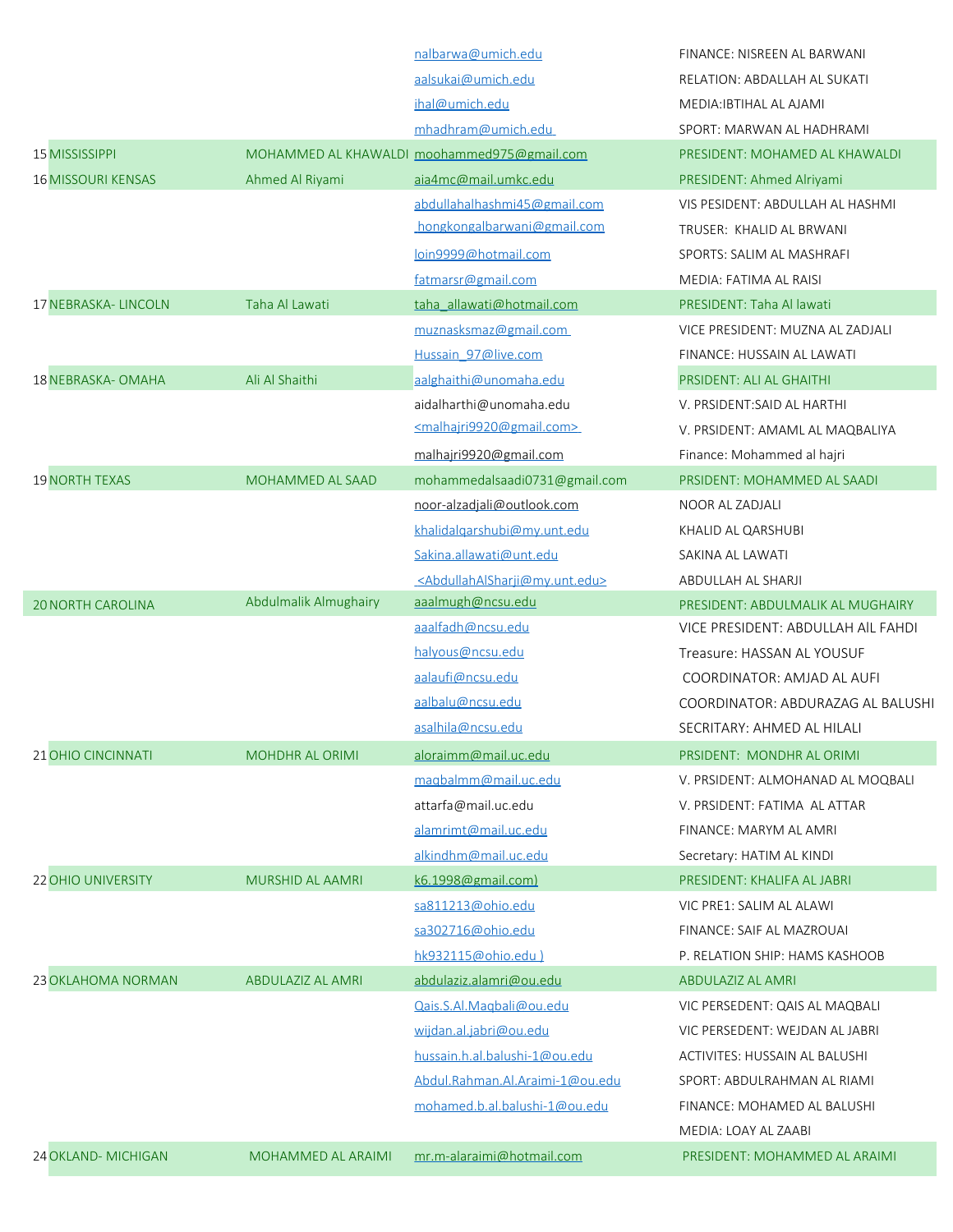| 25 OREGON                         | <b>ALHUSSAM AL HARTHI</b> | alhusama@oregonstate.edu         | TRUSER: ALHUSSAM AL HATHY            |
|-----------------------------------|---------------------------|----------------------------------|--------------------------------------|
|                                   |                           | alsaadif@oregonstate.edu         | PUBLIC RELATION: FaRAS AL SADI       |
|                                   |                           | alrahbih@oregonstate.edu         | CULTURAL COM: HUD ALRAHBI            |
|                                   |                           | almayahh@oregonstate.edu         | MEDIA COMMITTEE: HUD AL MAYAHI       |
|                                   |                           | aljarady@oregonstate.edu         | MEDIA COMMITTEE: YAZIN AL JARADI     |
| <b>26 PENNSYLVANIA STATE</b>      |                           | alaufi@pdx.edu                   |                                      |
| 27 SAN MARCOS-CALIFONIA           | <b>QOUSI AL ZADJALI</b>   | goodyrap@hotmail.com             | <b>QOUSAI LA ZADJALI</b>             |
|                                   |                           |                                  | MOHAMED AL LAWATI                    |
|                                   |                           |                                  | SAID L MUDHARI                       |
| <b>28 SOUTH CAROLINA</b>          | <b>SAID AL SINAIDI</b>    | said_s17@hotmail.com             | PRESIDENT: SAID AL SINIDI            |
|                                   |                           | mo96parkour@hotmail.com          | CIVE PRES: MOHAMED AL AMRI           |
|                                   |                           | optimism999@hotmail.com          | FINANCE: MOAYED AL AMRI              |
|                                   |                           | Alhasani@email.sc.edu            | RELATION: ABDULAZIZ AL HOSNI         |
|                                   |                           | shn300@hotmail.com               | SECRITARY: SHAZAN AL AMRI            |
| <b>29 SOUTH FLORIDA</b>           | ALJULANDA AL MAHFUDI      | almahfudhi@mail.usf.edu          | PRESIDENT: ALJULANDA AL MAHFUDHI     |
|                                   |                           | rawan5@mail.usf.edu              | V. PRSIDNT: RAWAN AL AKHZAMI         |
|                                   |                           | hamood1@mail.usf.edu             | V. PRSIDENT: HAMOOD AL RASHDI        |
|                                   |                           | alfahdi9369@gmail.com            | FINANCE: HAMDAN ALFAHDI              |
|                                   |                           | salmashrafi@mail.usf.edu         | CULTURAL: SAMAR ALMASHRAFI           |
|                                   |                           | saladawi@mail.usf.edu            | MEDIA: SHABIB AL ADAWI               |
|                                   |                           | Almukhaini@mail.usf.edu          | P. RELATIONSHIP: ABDULLA AL MUKHAINI |
|                                   |                           | basela@mail.usf.edu              | P. RELATIONSHIP: BASEL AL SULIMANI   |
|                                   |                           | malmazruii@mail.usf.edu          | P. RELATIONSHIP: MANAR ALMAZROI      |
|                                   |                           | teefa@mail.usf.edu               | EVENT COORDINATOR: TEEF ALI          |
|                                   |                           | wardalmurkhu@mail.usf.edu        | SPORT: WARD AL UMAIRI                |
| 30 THE UNIVERSITY OF ARIZONA      | <b>ALZUBAIR ALMAHRI</b>   | alzubaira@email.arizona.edu      | PRESIDENT: ALZUBAIR ALMAHRI          |
|                                   | ALAA AL ESSAEI            | alissaei@email.arizona.edu       | VICE PRESIDENT: ALAA AL ESSAEI       |
|                                   | KHALID AL SULIMANI        | 12khalid@email.arizona.edu       | OPERATION: KHALID AL SULIMANI        |
|                                   | SARA AL AJAMI             | saraaalajmi@email.arizona.edu    | SECRETORY: SARA AL AJAMI             |
|                                   | <b>QUSAY AL ALAWI</b>     | Alalawi@email.arizona.edu        | TREASURE: QUSAY AL ALAWI             |
|                                   | JIHAD AL SHIRAWI          | jihadalshirawi@email.arizona.edu | P. RELATIONSHIP: JIHAD AL SHIRAWI    |
| 31 UNIVERSITY OF Central Falorida | <b>SULTAN A BALUSHI</b>   | sultan albalushi99@hotmail.com   | PRSIDENT: SULTAN AL BALUSHI          |
|                                   |                           | sahar.alharthy@knights.ucf.edu   | V. PRSIDENT: SAHAR AL HARTHI         |
|                                   |                           | musab.aljahdhami@gmail.com       | FINANCE: MUSAAB AL JAHDHAMI          |
|                                   |                           | Alhussain0011@gmail.com          | P RELATIONSHIP: ALHUSSAIN AL HINAI   |
|                                   |                           | Maryamzadjali@knights.ucf.edu    | MEDIA: MARYAM AL ZADJALI             |
|                                   |                           | Waleedkhud@gmail.com             | MEDIA: AL WALEED AL KHADHOURI        |
|                                   |                           | Om1997@knights.ucf.edu           | CULTURAL: OMAR ALLOUYAHI             |
|                                   |                           | ya8dan leo10@live.com            | SPORT: ALYAQDHAN AL TAMIMI           |
| 32 UNIVRSITY OF OKLAHOMA          | <b>HUSSAIN AL BALUSHI</b> | hussain.h.al.balushi-1@ou.edu    | PRSIDNTI HUSSAIN AL BALUSHI          |
|                                   |                           | Wijdan.S.Al.Jabri-1@ou.edu       | V. PRSIDNT: WIJDAN AL JABRI          |
|                                   |                           | muayad@ou.edu                    | V. PSIDNT: MUAYAD AL MAMARI          |
| <b>33 VIRGINA TECH</b>            | <b>QAIS AL HAJRI</b>      | gaisfa96@vt.edu                  | <b>AQAIS FARIS AL HAJRI</b>          |
|                                   |                           | Hsmsaadi2@gmail.com              | VIS PRESIDENT: AHMED AL SADI         |
|                                   |                           | Rawana6@vt.edu                   | TREASURE: RAWAN AL AKHZAMI           |